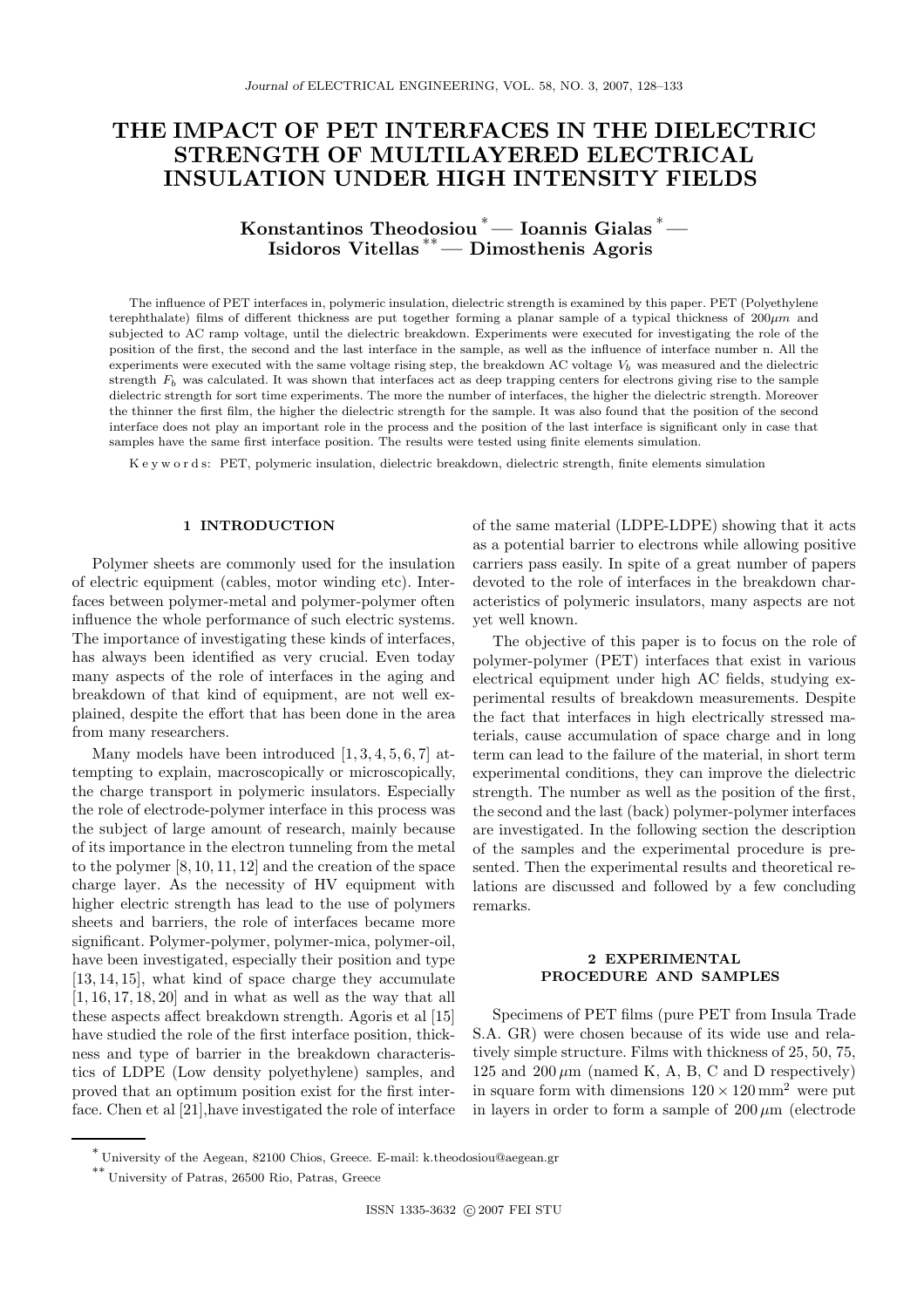

Fig. 1. Schematic diagram of the sample with PET interfaces.



Fig. 2. Experimental cell filled with power transformer's oil. 1) Inner cell and electrodes base 2) Oil can 3) PET film sample 4) High voltage electrode 5) Earth electrode.



Fig. 3. Average Breakdown Electric field strength in sample versus number of interfaces n. Each point represent the average breakdown strength for various film combinations that have same number of interfaces.

spacing). Fig. 1 represents a schematic diagram of the sample containing four PET films (three interfaces). The position of the first interface is actually the thickness of the first (upper) film and is denoted with  $\xi_1$ .

The combinations of films that used are shown in Table 1. The first letter represents the film attached to the upper electrode.

Table 1. Film combinations for  $200 \mu m$  electrode spacing.

| Number of<br>interfaces<br>n | Film combinations             |
|------------------------------|-------------------------------|
|                              | BC.CB                         |
| 2                            | BBA,KAC,KCA,AKC,BAB,ABB,ACK   |
| 3                            | AAAA,KBBK,KBKB,BBKK,BKKB,KKBB |
|                              | яĸ                            |

These electrodes were constructed in vacuum conditions with instant evaporation of a suitable amount of copper, avoiding air enclosure between the samples surface and electrodes. Because of the short time duration of the copper evaporation, no damage occurred on the specimen surfaces, while a good contact was maintained between specimen and evaporated electrodes, as verified by systematic sampling in samples cross sections with the aid of a microscope.

A special experimental test cell was used, filled with power transformer oil and equipped with stainless steel electrodes with rounding edges, as shown in Fig. 2. The diameters of the main electrodes were equal to the corresponding copper electrodes of the samples. The procedure for putting a sample in the test cell was the following: the electrodes base (1) was taken out of the test cell, the electrodes surfaces (4–5) were cleaned from the oil, the sample (3) was placed and fixed between the main electrodes and finally the base (1) was assembled in the bottom of the test cell and connected to an AC power supply. The layers of the sample were gradually assembled under constant pressure in order to avoid trapped air layers inside them. The dielectric strength of the oil (higher than  $60 \,\mathrm{kV/mm}$ ) was measured regularly and was replaced when it was necessary.

More information about the experimental apparatus are given in [22, 23].

# 2.1 Breakdown measurements

The power supply used for the experiment was an AC 50 Hz, 100 kV, 100 mA. The voltage applied to the specimen increased from zero at a constant rate of 3 kV/sec, to the breakdown voltage. When breakdown occurred, the voltage supply was interrupted automatically, with the current limiting protection system, adjusted at 6 mA. The breakdown voltage was monitored using a digital voltmeter with memory and the maximum value in each specimen was recorded. For each film combination a group of specimens, each one consisting of twenty samples was used, the breakdown voltage  $V_b$  was measured and the dielectric strength  $F_b$  of each sample was calculated. Inspection that was taking place immediately after breakdown, have shown spots in the upper electrode perimeter.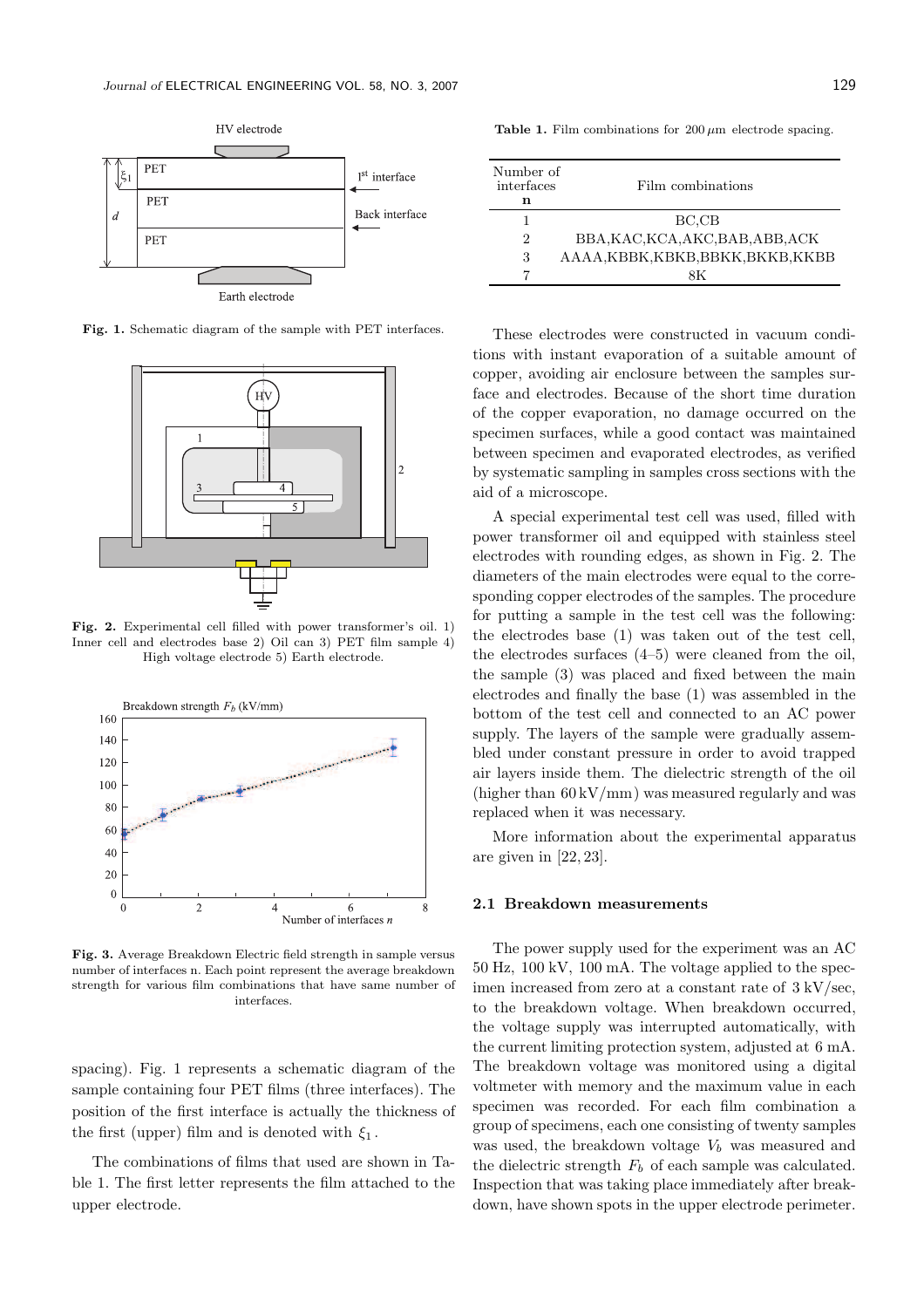130 K. Theodosiou — I. Gialas — I. Vitellas — D. Agoris: PET INTERFACES IN THE DIELECTRIC STRENGTH ...



Fig. 4. Average breakdown Electric field strength sample versus position  $(\xi_1/d)$  of the first (upper) interface in respect to the high voltage electrode. It must be noted that the dielectric strength for specimen with no interfaces is 57.4kV



Fig. 5. Electric field in a sample without space charge. Yellow lines represent electric field's  $F_l$  lines and the point marker its maximum (electrode's edge). The background colors saw the variations of electric potential.

### 3 RESULTS AND DISCUSSION

Figure 3 represents the first set of breakdown measurements  $(F_b)$  in samples with same electrode spacing  $d = 200 \,\mu\text{m}$  and different number of interfaces  $(n)$ between electrodes. Each point in the graph represents the average of different combinations that have the same number of interfaces. Twenty samples with the same configuration were used for each combination. The bottom line refers to the case of only one film  $(n = 0)$  between electrodes. It is obvious that the mean value of dielectric strength increases as the number of interfaces also increases. For example we have the following values 57.4, 87.5 and 130.9 kV/mm of  $F_b$  for  $n = 0(D)$ , 3(4 × A) and  $7(8 \times K)$  respectively. The interface between two dielectric films is determined by a charge density  $\sigma$  that is given [2] by the formula

$$
\sigma = \left(\varepsilon_{r2} - \varepsilon_{r1} \frac{\kappa_2}{\kappa_1}\right) E_2 = \left(-\varepsilon_{r1} + \varepsilon_{r2} \frac{\kappa_1}{\kappa_2}\right) E_1 \qquad (1)
$$

where  $\kappa_1$  and  $\kappa_2$  are the conductivities of two materials forming the interface,  $\varepsilon_{r1}$ ,  $\varepsilon_{r1}$  the relative permittivities of the same materials and  $E_1, E_2$  the electric field inside them. Because of the fact that we have the same material at both sides of the interface and  $\varepsilon_{r1}/\varepsilon_{r2} = \kappa_1/\kappa_2$ ,  $\sigma$  should be zero. Clearly this expectation is not consistent with experimental results [17, 20, 21]. This seeming inconsistency can be explained by the fact that the system is not linear because of changes in conductivity due to local electric field variations and hence to the electric stress. Another important fact is that interfaces act as deep traps due to changes in lamelas orientation, broken bonds, chain folds, air bubbles etc [6, 7, 21, 22]. In present work of Chen et al [21], measurements in LPDE interfaces indicated that electrons are trapped in the interface while positive charges pass through easily. The result of this space charge accumulation is that the local electric field  $F_l(t)$  is a result of the applied electric field and internal field due to space charge. In our previous work [22, 23], we have derived the following relations:

$$
F_l(t) = F_a(t) - F_i(t) = \alpha \frac{V}{d} - F_i(t)
$$
 (2)

where  $F_a(t)$  is the applied electric field, V is the applied voltage, d is the polymer thickness (electrode spacing),  $F_i(t)$  the internal electric field created by the trapped electrons and  $\alpha$  the local overstress factor which depends on the local morphology (local asperities, microvoids with special orientation ect). This field tends to retard the oncoming groups of injected electrons and its intensity is given by

$$
F_i(t) = \frac{Q(t)}{\epsilon \epsilon_0} \left( 1 - \frac{\xi}{d} \right)
$$
 (3)

with  $Q(t)$  the total trapped charge per unit area and  $\xi$  the interface position in the specimen. A very important fact that is worth mentioning here is that in AC fields, when the electrodes polarity changes (in half period time), the minus sign in (2) becomes plus instantly and the local electric field reaches its maximum.

In order to evaluate theoretically the trapped charge  $Q(t)$ , we consider the electron trapping rate [9]

$$
\frac{\mathrm{d}n_f(t)}{\mathrm{d}t} = \frac{\sigma J(t)}{e} [N_t - n_f(t)] \tag{4}
$$

where  $n_f(t)$  and  $N_t$  the concentrations of the filled and the total traps respectively and  $\sigma$  the effective capture cross section of the traps.  $J(t)$  is the injected current density due to Fowler-Nordheim tunneling

$$
J(t) = CF_l^2(t) \exp(-\beta/F_l(t))
$$
\n(5)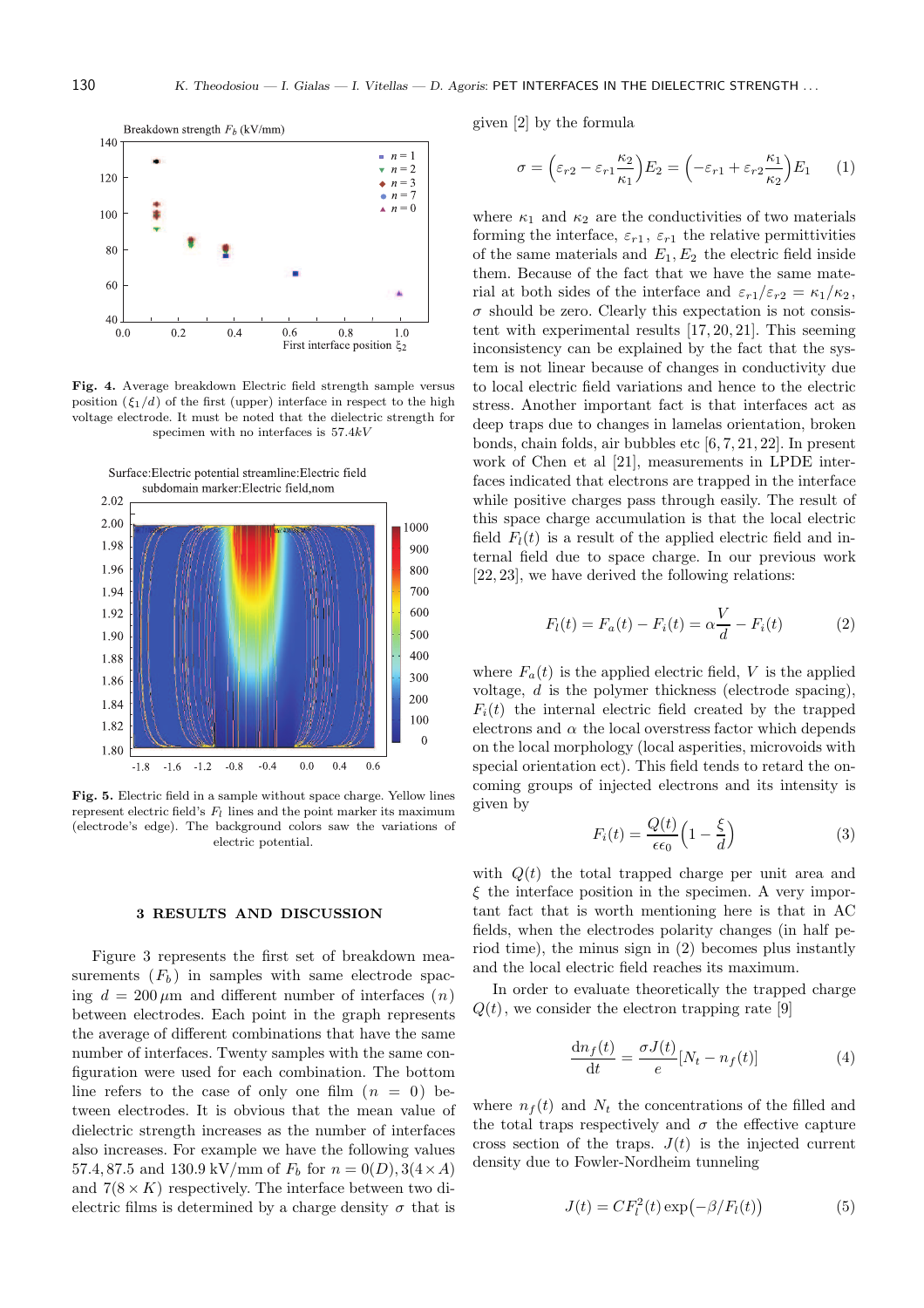

Fig. 6. Electric field in a sample with space charge in the surface between the two samples (black line). The field's lines have changed and the maximum Electric field has decreased.



Fig. 7. Electric field strength inside the sample (from one electrode edge to the other) . Line 1 (full line) shows the strength of the sample without space charge and the line 2 (dotted line) the strength with the presence of a space charge layer. The field strength in the upper electrode has decreased and in the earth electrode has increased (see the arrows).

with

$$
C = \frac{e^3}{16\pi^2 \hbar \Phi_e}, \quad \beta = \frac{4(2m_e)^{1/2}}{3\hbar e} (\Phi_e)^{3/2} \tag{6}
$$

where e and  $m_e$  the charge and the effective mass of electron respectively,  $\hbar$  the Planck constant,  $\Phi_e$  the effective potential barrier in eV and  $F_l(t)$  the intensity of the local electric field.

¿From relation (4), we can derive from the initial condition  $n_f(t) = 0$  for  $t = 0$  that

$$
n_f(t) = N_t \left[ 1 - \exp\left(-\frac{\sigma}{e} \int_0^t J(t) dt\right) \right]
$$
 (7)

The total trapped charge will be then

$$
Q(t) = \int_0^d n_f \mathrm{d}x = e dN_t \Big[ 1 - \exp\Big(-\frac{\sigma}{e} \int_0^t J(t) \mathrm{d}t \Big) \Big]. \tag{8}
$$

From relations (2), (3) and (8), it is obvious that the intensity of the local electric field is controlled by many parameters. At the moment we will comment on two parameters, the position of the interface  $\xi$  and the total trapped charge  $Q(t)$  play a very significant role. As  $\xi$  decreases and  $Q(t)$  increases, the intensity of the internal electric field increases and hence the local electric field decreases. In a sort term breakdown experiment, interfaces act as continuous traps and retard the oncoming injected electrons. More interfaces result in the increase of the  $Q(t)$ due to higher  $N_t$ . If we also consider that in interfaces, electric field refraction is taking place, a lengthening of the conducting path, may be accounted as a reason for higher electric strength in samples with more interfaces.

At the same time, some samples with fewer interfaces have higher dielectric strength. In order to elucidate this feature, we made additional measurements attempting to evaluate the role of position of the first interface (or the thickness of the upper film) in the sample, as shown in Fig. 4. We chose the parameter  $\xi_1/d$  to denote the position of the first interface  $\xi_1$  with respect to the total sample thickness d. For example, samples KAC and KCA with  $n = 2$  have  $F_b$  values 93.43 and 100.5 kV/mm, significantly higher than those of samples BBKK and BKKB (83.67 and 82.65 kV/mm respectively). Results for  $n = 2$  and 3 with the same value of  $\xi_1/d = 0.125$ are presented table 2. It is evident that as the position of the first interface  $\xi_i$  decreases, the sample's dielectric strength increases, as it was predicted from relations (2) and  $(3)$ . Using FEMLAB 3.1  $\mathbb{R}$ simulation package we obtained for BC and CB configuration  $(n = 1)$  a maximum field strength of 32936.3 V/mm and 35857.7 V/mm respectively. This result is consistent with the experimental breakdown measurement results. We have to note here that the electric field strength dependance from the position of the interface seems to follow a rather complicated form, giving, alike the case of the well known barrier effect, a maximun in a specific position. Experiments and a detailed discussion on this effect is presented in a forthcoming paper of the authors. A second possible explanation is that the thinner film has a higher dielectric strength [22,23], and the penetration of the samples always starts from the HV electrode.

In the next paragraph we will evaluate the variation of the intensity of the local electric field by differentiating relation (2)

$$
\frac{\mathrm{d}F_l(t)}{\mathrm{d}t} = (\alpha/d)\frac{\mathrm{d}V(t)}{\mathrm{d}t} - \frac{\mathrm{d}F_i(t)}{\mathrm{d}t} \tag{9}
$$

(The term  $(\alpha/d) \frac{dV(t)}{dt}$  $\frac{\partial u(t)}{\partial t}$  is an experimental quantity and always positive). For an applied voltage with rising rate  $(\lambda \text{ kV/s})$ , the former relation gives

$$
\frac{\mathrm{d}F_l(t)}{\mathrm{d}t} = \rho_a - \rho_i \tag{10}
$$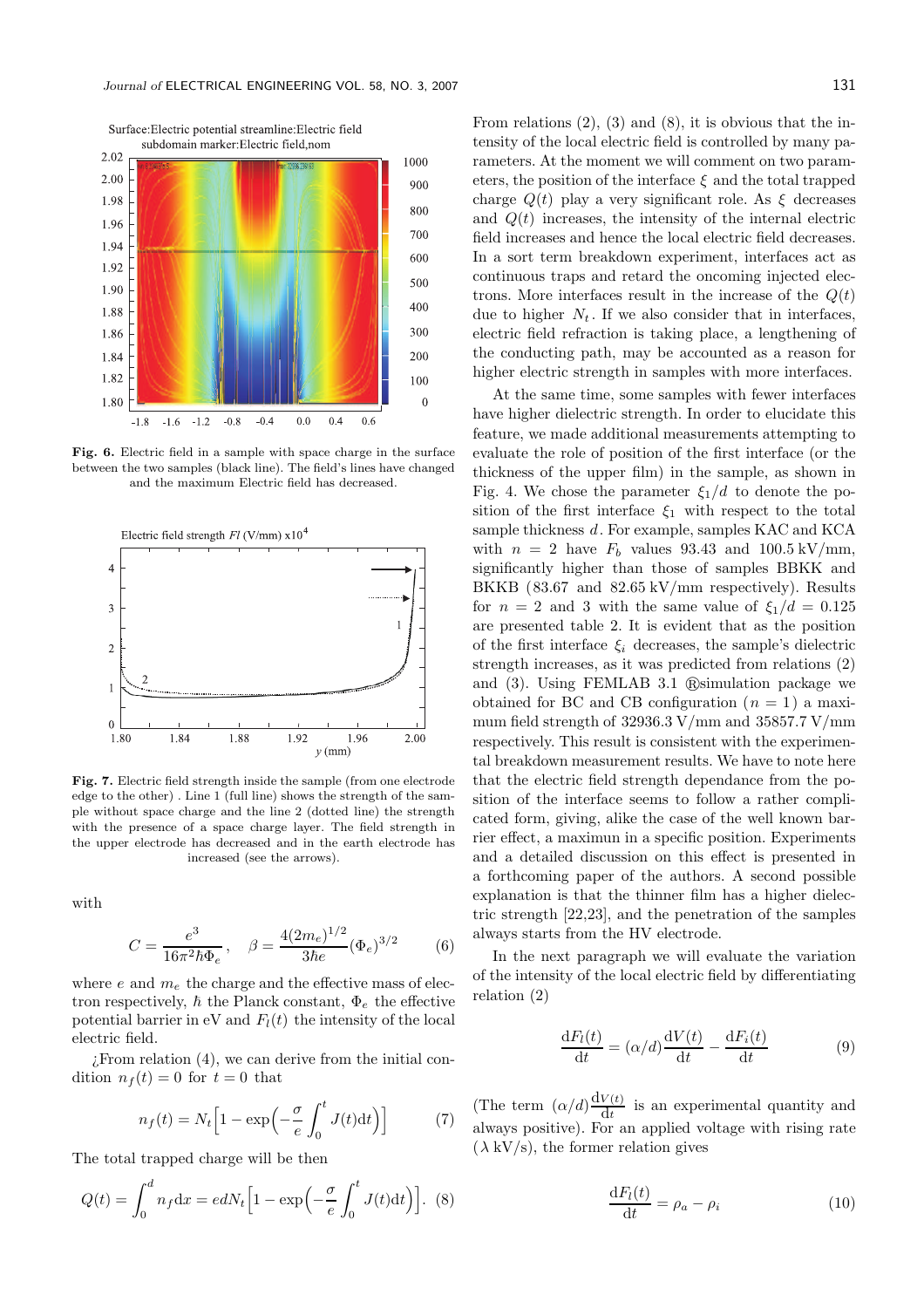

Fig. 8. Electric field strength inside the sample's center. Line 1 (full line) shows the strength of the sample without space charge and the line 2 (dotted line) the strength with the presence of a space charge layer (the vertical part of the dotted line in the position of the space charge layer is due to the fact that this layer has zero thickness). The average field strength has decreased.



Fig. 9. Average breakdown Electric field strength sample  $F_b$  versus second interface position  $({\xi_2}/d)$ .



Fig. 10. Average breakdown Electric field strength sample  $F<sub>b</sub>$ versus last (back) interface position. It must be noted that the dielectric strength for specimen with no interfaces is 57.4kV .

with

$$
\rho_a = (\alpha/d)\lambda, \quad \rho_i = \frac{\mathrm{d}F_i(t)}{\mathrm{d}t} = \frac{1}{\epsilon \epsilon_0} \left(1 - \frac{\xi}{d}\right) \frac{\mathrm{d}Q(t)}{\mathrm{d}t} \tag{11}
$$

and by differentiating relation  $(8)$ ,  $\rho_i$  can be expressed as

$$
\rho_i = \frac{\sigma J(t) dN_t}{\epsilon \epsilon_0} \left( 1 - \frac{\xi}{d} \right) \exp\left( -\frac{\sigma}{e} \int_0^t J(t) dt \right) \quad (12)
$$

It is obvious from (12) that  $\rho_i$  is controlled by many parameters such as carrier mobility, the distribution of the traps and their capture cross section, the dielectric permitivity *etc*. It can be seen from  $(10)$  that there are three possible ways to describe the  $J - F_l$  or  $I - V$ relation.

- (i)  $\rho_a > \rho_i$  then  $F_l$  increases and consequently J (relation (5) ) also increases.
- (ii)  $\rho_a = \rho_i$  thus  $F_l$  becomes time independent and J becomes saturated, as a result of constant  $\rho_i$ .
- (iii)  $\rho_a < \rho_i$  and J after reaching a peak value, decreases with  $F_a$  increasing. This will happen if  $N_t$ or  $\sigma$  or both are large.

Figures 5 and 6 show the electric field  $F_l$  and its maximum without and with the presence of space charge respectively. The change is obvious while the internal (space charge) field  $F_i$  becomes comparable with the applied field  $F_a$ . The FEMLAB 3.1 simulation package was used with the values:  $V = 1000$  Volt,  $\frac{\xi}{d} = 0.375$   $\varepsilon = 3$  and  $Q = 1 \times 10^{-8}$  Cb. These values correspond to an internal field  $F_i$  value equal to the one tenth of the external applied field  $V/d$ . The chosen Q is of the same order with the trapped charge measured by Chen et al [21]). The decrease of the maximum strength (upper electrode edge) was 19.3 % as it is shown in figure 7. From the other hand the strength in the earth electrode edge increases. The strength of the average electric field also decreases (Fig. 8).

In our experiments, the position of the other interfaces seems to be insignificant as it can be seen in fig. 9 for the second interface position. The same conclusion appears in fig. 10 for the last, in respect to the earth electrode, interface, except in the case we have the same first interface position. Then the closer the back (last) interface to the earth electrode, the higher the dielectric strength (see Table 2). This is an indication that electron injection is also taking place in that electrode, but at a significantly lower rate.

It is very important to notice that the dielectric strength of the samples in general, deteriorates in the long term at the presence of interfaces mainly due to partial discharges in the trapped air between them. Charge recombination (a free electron and a positive macroion pair) [24] is also significant in interfaces especially in AC fields. This process involves the release of energy in the order of almost 6 eV that can directly lead to macromolecule dissociation, bond breaking and hence chemical and mechanical damage.